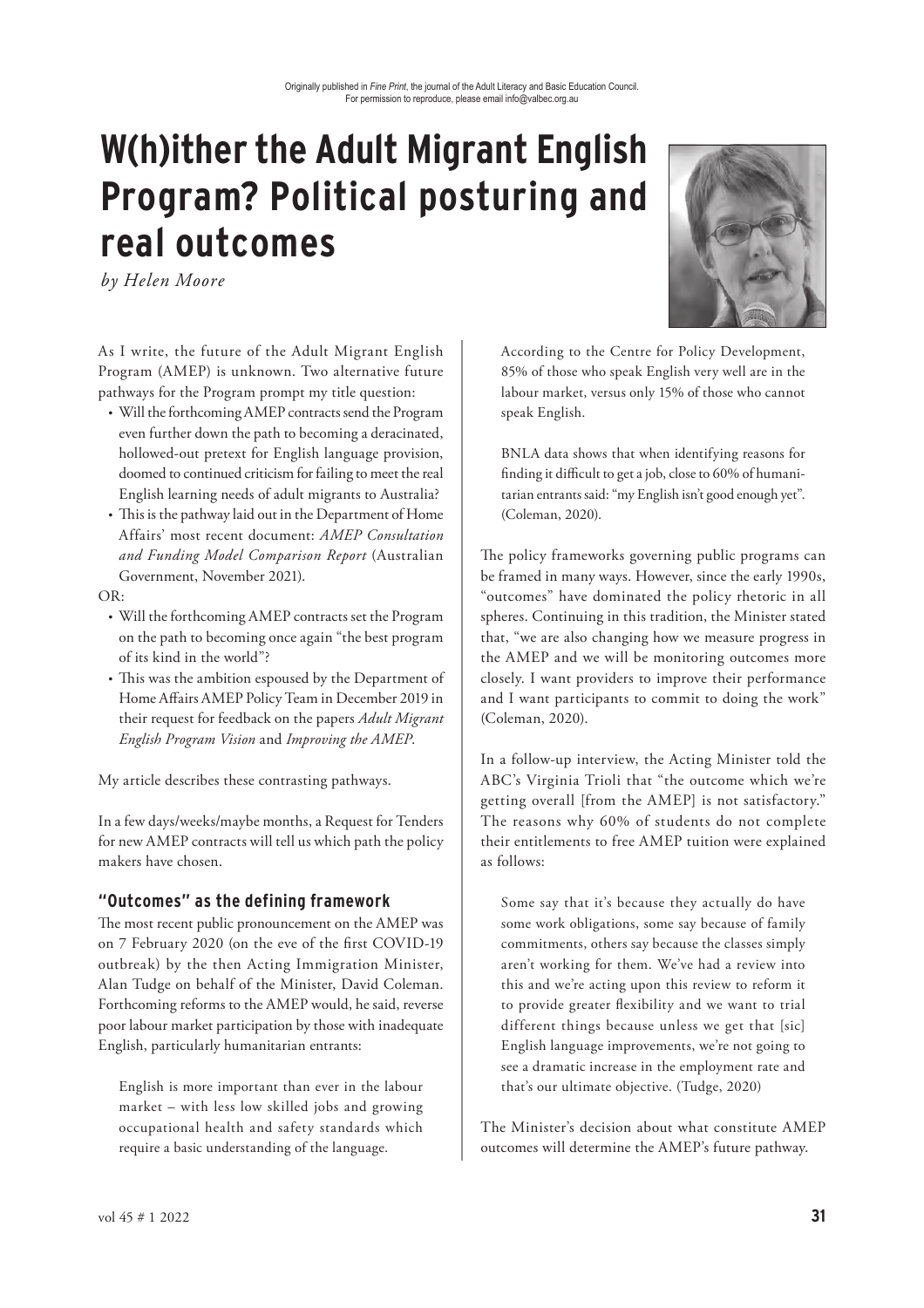# **The "Outcomes-based Payment Model" and its real outcomes**

The November 2021 AMEP Consultation and Funding *Model* was, we understand, the last step in public consultations on the proposed reforms. It follows over five years of intense discussion about the AMEP. In the public domain, this discussion included at least seven published reports (Parliament of Australia, 2017; Scanlon Institute, 2019; Social Compass, 2019; Shergold, Benson & Piper, 2019; Senate Legal and Constitutional Affairs Legislation Committee, 2020; Settlement Council of Australia, 2020; Centre for Policy Development, 2020).

Since 2016, the Australian Council of TESOL Associations (ACTA) has made 12 submissions, given evidence to two Parliamentary Inquiries, hosted 10 forums (2019 and 2021) and met four times with advisers to three different Immigration Ministers. The ACTA Vice-President (the author) was also a member of the short-lived AMEP Advisory Committee in 2020-21 and, in that capacity and along with other Committee members, wrote four detailed papers at the Department's request. The above-named *AMEP Consultation and Funding Model Comparison Report*  states that the Department of Home Affairs consultation process included "over 300 attendances at nine forums and 92 written submissions" (p. 3).

In these discussions, there was no dispute that the AMEP could be improved.

The central outcome of these considerations, as set out in the 2021 *AMEP Consultation and Funding Model,* is an "Outcomes-Based Payment Model". However, *not one* of the above reports, submissions and consultations – at least in the public domain – proposed that AMEP outcomes should be specified through a payment system.

The proposed Outcomes-Based Payment Model would pay providers for:

- 1. initial assessments of potential AMEP students
- 2. student commencements
- 3. student completion of "milestone" hours
- 4. student completion of curriculum units.

Providers would receive extra financial loadings for students in remote locations and those with disabilities and "high language, literacy and numeracy needs".

Providers will no longer be paid for tuition hours – these are said to be "inputs".

How or why items  $1 - 4$  in the list above constitute  $AMEP$ outcomes - and how these items differ from tuition hour "inputs" – is not explained. $1$ 

The crux of the Outcomes-Based Payment Model is that "[curriculum] unit *successful* completion" will attract a 20% higher payment than "unit *unsuccessful* completion" (my italics). None of the above discussions – at least in the public domain – proposed *di!erential* payments for "successful" versus "unsuccessful" student attainment. (An earlier version of this model proposed that 67% of payments should be for *reports* on assessments, irrespective of a student's achievement.)

How items 1-4, the financial loadings and paying extra for successful unit completions relate to the Minister's "ultimate objective" of "a dramatic increase in the employment rate" has not been explained.

Clearly, the outcome of bonuses for successful unit completions will be successful unit completions, irrespective of how large or small the bonus.

However – leaving aside the moot relationship between "successful unit completion" and improving the adult migrant employment rate – how will anyone know what "successful completions" means? Attempting to discover the answer will require expensive, time-consuming and largely fruitless auditing of student assessments. These audits will be necessary to mitigate provider managers' pressure on teachers to advance students through as many curriculum units as fast as possible.

A key reason adult migrants give for AMEP classes "simply not working for them", as described by Minister Tudge, was documented in a report on community and stakeholder consultations on the 2017–2021 AMEP contract. The report was commissioned by the Department of Home Affairs and undertaken by the Settlement Council of Australia (SCoA). Foremost in the list of "Areas not working or needingimprovement" was:

an over-emphasis on assessment under the Australian Core Skills Framework (ACSF) model – many participants stated that this is not a suitable approach to gauge language learning. The over-emphasis on assessment has inhibited learning, making it more academic, and less focused on effective settlement. Much of the class time is spent preparing for and conducting assessments, at the expense of actually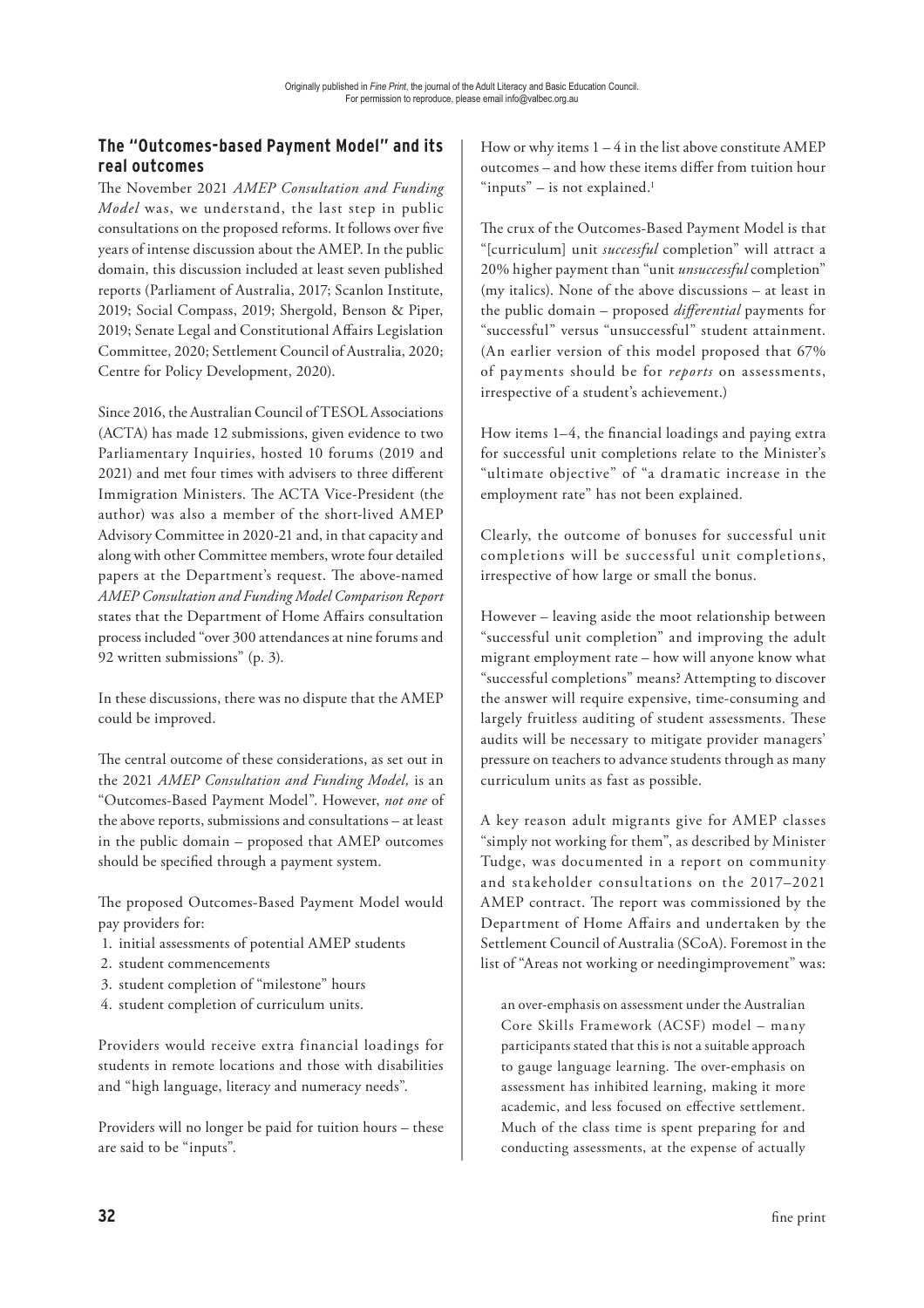teaching English. A MEP outcomes could be better measured using a broader set of social and economic participation indicators, including the social benefits of belonging to a language learning community – such as building networks and social capital. … ACSF reporting is restricting the ability of teachers, administrative staff and management to offer a flexible AMEP program which is responsive to clients' settlement needs. (SCoA, 2020, p. 3)

Rather than rectifying this problem, the Outcomes-Based Payment Model makes providers' incomes directly dependent on assessment and reporting. It incentivises them to *increasing* assessments as much as they can.

Table 1 on page 34 offers some insight into what the SCoA report describes as "an academic understanding of English". It presents a summary description of a Certificate 3 assessment task in the AMEP Assessment Task Bank. Nine pages of teacher instructions are organised under the following headings: Performance Evidence; Knowledge Evidence; Assessment Conditions; Assessor Instructions; Curriculum Mapping; Marking Guide; ACSF Mapping; Learner Instructions; and Task.

The task is designed to assess the "element": *Comprehend a range of routine written social texts.* To achieve this element, 100% correct answers on two such tasks are required. According to one teacher, documentation of evidence for achievement in this one task requires 14 pages per student. Four such tasks are normally administered per 10-week AMEP term.

It is difficult to see how this assessment task is relevant to the learning needs or aspirations of adult migrant English language learners. The subject matter is trivial and Anglo-centric. The assumption that couples co-habit before marriage would be offensive to people from some cultural backgrounds. The correct answer to the question "What will the guests wear to the party?" is "colourful but casual clothes", which appears to be the required inference from the fact that the party is beside the pool. The English is inauthentic and contrived (and clumsily repeats the word "big" within two lines).

This task bears no relation to needs-based analysis or good practice in assessing English learning. It is entirely directed towards meeting auditing and curriculum accreditation requirements. These requirements dictate the inflated, atomised and technical approach to assessment, the task's abstraction from authentic English and its disregard for content appropriate to adult migrants.

The *real* outcome of paying for unit completions will be that these inappropriate assessment practices will intensify.

In addition to intensified auditing, the Outcomes-Based Payment Model will more than double administration for both providers and the Department. The Model increases current provider invoicing from three steps to six, with further steps in determining, calculating and invoicing for individual student loadings (according to yet to be clarified criteria). Payments attached to unit completion (successful or unsuccessful) will further increase invoicing, because the Certificates awarded through the AMEP consist of multiple units. All these invoices will require checking and verifying by the Department.

Nowhere has evidence been advanced that program improvements follow from payments for outcomes. However, clear evidence exists to the contrary (e.g. Ferlie, Lynn & Pollitt, 2005).

Real and indisputable outcomes from the Outcomes-Based Payment Model will be:

- AMEP credentials with dubious credibility because they are financially incentivised
- teaching directed to assessment tasks governed by requirements that are irrelevant to learning English and migrants' settlement, vocational and social needs or aspirations
- continued poor AMEP student retention because of dissatisfaction with this kind of teaching
- increased and more intense compliance auditing to mitigate the Model's perverse incentives
- increased administration
- increased teacher frustration at the constraints on their professionalism, which leads to further resignations
- absolutely *no* credible, valid or reliable method for measuring and evaluating the performance of individual providers or the AMEP overall.

# **An alternative model of outcomes**

To determine legitimate, worthwhile AMEP outcomes, we need first to distinguish between the *national goals* to which the AMEP contributes and *specific outcomes* against which the AMEP's performance can be evaluated.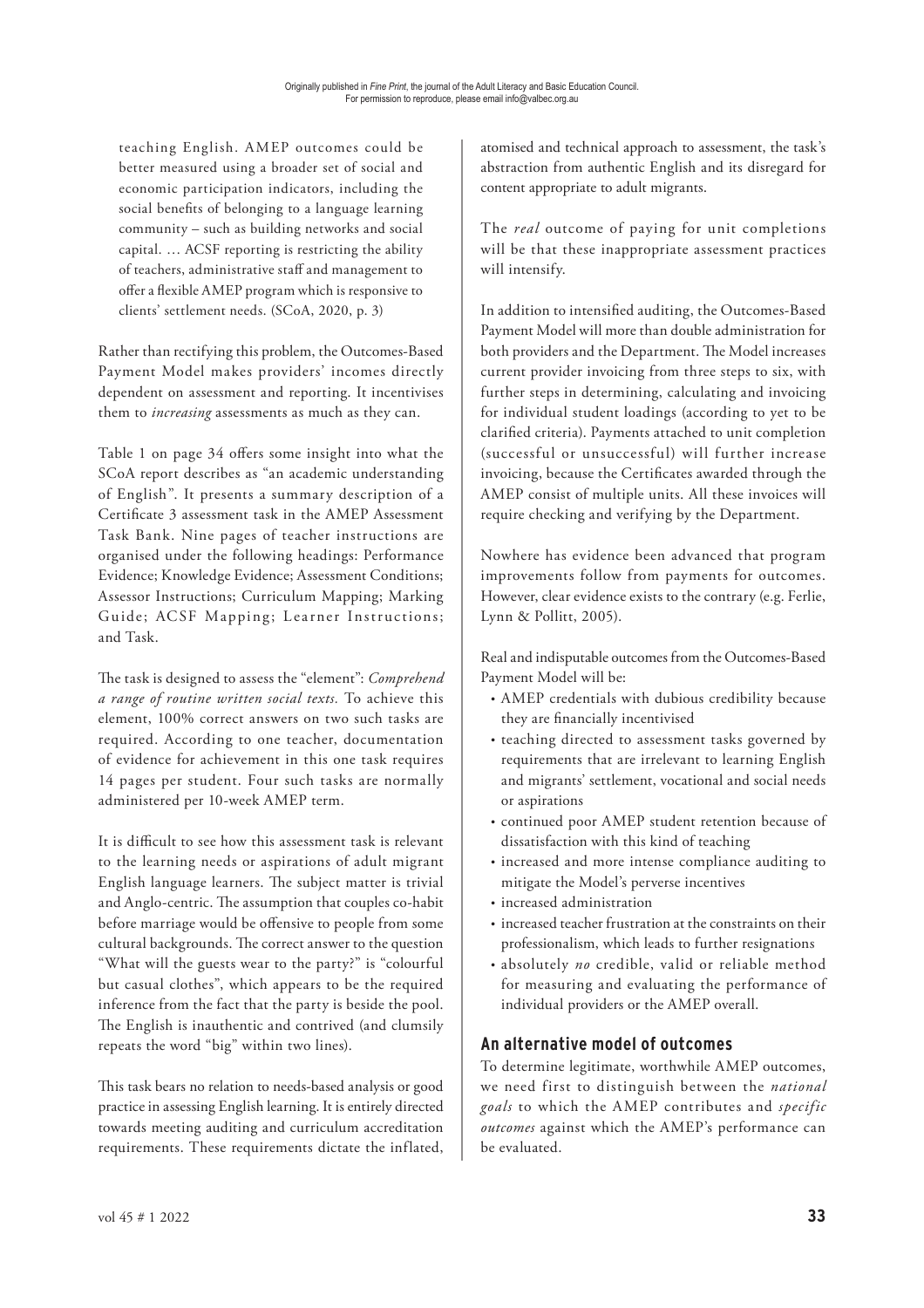#### **Table 1**

## **Summary of an Assessment Task from the AMEP Task Bank – Certificate 3 Level Text in italics is verbatim from the task bank. Other text is a summary. All material © Commonwealth of Australia (CC BY 4.0)**

#### **Performance Evidence (summary extract)**

The learner must read and understand two of the following types of "social texts": *personal email, social media entry, blog entry, online entry*. They must contain an *explanation, description, story text or a viewpoint.*

#### **Knowledge Evidence** (summary extract)

*The learner must be able to demonstrate essential knowledge required to perform the tasks outlined in elements and performance criteria of this unit effectively.* This knowledge is itemised (see list below). Beside each item is shown the question numbers in the test that assess it. Some items are tested in multiple questions.

- *• self-correction strategies for writing*
- *• culturally appropriate language*
- *• dependent and independent clauses*
- *• a range of tenses*
- *• skimming and scanning*
- *• reading for detail*
- *• topical vocabulary*
- *• register*
- *• simple and complex sentences*
- *• punctuation and spelling*
- *• using context cues to decipher meaning of unknown words*

#### **Assessment Conditions**

Use of a dictionary or thesaurus is permitted.

#### **Assessor Instructions**

Describes 10 steps in administering the test.

#### **Curriculum Mapping**

Shows how the test questions relate to the following "Performance Criteria" as specified in the accredited curriculum: *Determine audience, context and purpose; Predict vocabulary and content from context, layout and headings to activate prior knowledge; Scan for key information and topical vocabulary to aid comprehension; Extract main points and relevant details to consolidate comprehension.*

#### **Marking Guide**

Gives detailed specifications of what can be accepted as correct answers to the 12 test questions. All questions must be answered correctly.

#### **ACSF Mapping**

This section is not summarised here because ACSF mapping is no longer required (ACSF Mapping accounts for approximately two of the nine pages).

#### **Learner Instructions**

Five instructions to be given verbally to students.

#### **Task**

*…*

The student must read a text and answer questions. The text is an email invitation to an engagement party addressed to "Theresa and Sam" and signed "Su". The full text is approximately 225 words. The extract below gives an idea of style and content:

*Well, we did it. We're finally going to get married.* 

*Because you've both been such important people in our lives for the last ten years and getting engaged deserves a special party to celebrate the big news, we would be so pleased if you could join us for the big announcement. It's no big event – we'll save that for the wedding. It's just a get-together of friends and family by the pool, with lots of good food and fun!*

*As we've been together for a while now and have everything we need, gifts are not necessary (you know*  how small our flat is!). However, knowing you, you will probably want to anyway, and that's ok.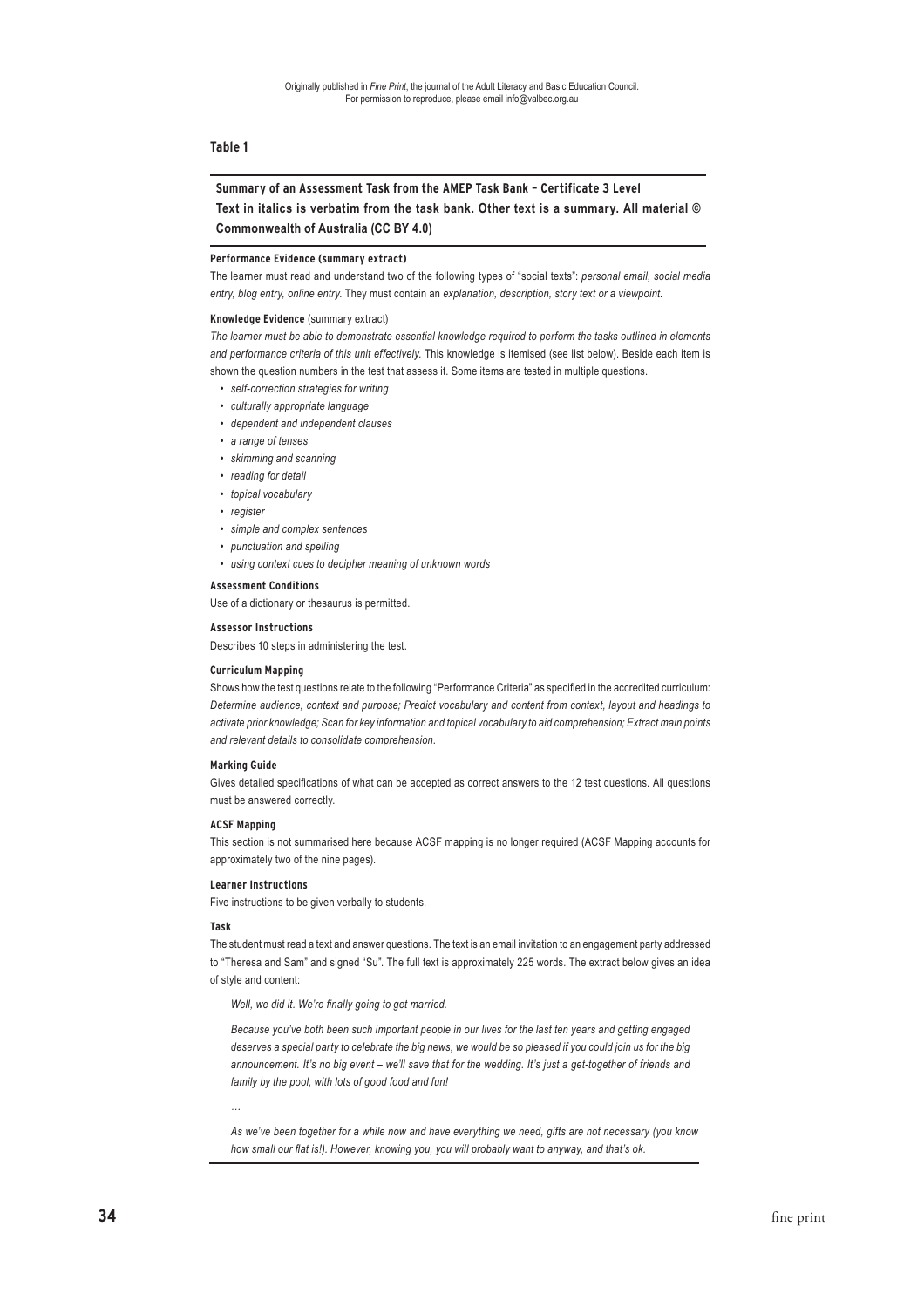## **National goals**

The AMEP is funded by the Commonwealth Government to support Australia as an immigration nation. In this context, the Program seeks to *promote adult migrant English language learners' success in*:

- settling in Australia
- accessing pathways into training, education and employment
- achieving their own personal and collective social and economic wellbeing
- contributing to Australia as a vibrant, prosperous, pluralistic and socially cohesive society.

English language learners' success in achieving these goals depends at least as much on circumstances beyond the AMEP as their experience in the Program. For example, the AMEP has no control over key determinants of migrant employment outcomes. Although an individual's English proficiency clearly plays a role in gaining employment, other crucial determinants include job vacancies, qualifications recognition, and opportunities and support for further training and education.

Further, the AMEP does not control the factors that impact on an individual's success in learning English – most notably his/her previous education and age – although teaching can and should respond to these factors. Defining and evaluating the AMEP's performance using measures of exiting students' success in relation to any or all of the goals listed above would be invalid, unreliable and impossible in practice.

Nevertheless, the Minister's linking of English language learning to labour market participation is well grounded. As an English language program, the AMEP can *contribute* to broad national goals, including employment. This contribution has been, can and should be researched, reported, and, where appropriate, measured, including over time. The AMEP's capacity to contribute to these goals can also be enhanced or hindered. A welcome reform announced in the November 2021 *Consultation and Funding Model* document is "AMEP Connect" to support collaboration between AMEP providers and "community organisations, local employers, councils and Chambers of Commerce" (p. 8).

The context in which the AMEP contributes to national goals is represented in Figure 1.



**Figure 1: The context of the AMEP's contribution to national goals**

## **Substantive, measurable outcomes: the ACTA proposal**

Within the context of the AMEP's contribution to broad national goals, we can also identify outcomes which are largely under the control of those who administer and deliver the Program. Governments (notably the Minister and Departmental officials who determine and regulate the conditions under which the AMEP operates) and providers (viz. managers and teachers who deliver the AMEP) can legitimately be held responsible for these outcomes. Performance against these outcomes can be measured and these measurements can be used to evaluate providers' and the government's delivery of the Program.

In submissions on the AMEP, ACTA has proposed that the AMEP's performance can be validly and relatively reliably measured and evaluated against the following five outcomes:

1. **Adult migrant English language learners' participation in the AMEP**

 Participation can be measured over time and evaluated in relation to evidence-based benchmarks for various learner cohorts, taking account of key external variables, notably (un/)employment rates.

2. **AMEP students' English language gains**

 English gains can be measured, tracked and evaluated against evidence-based benchmarks for various cohorts,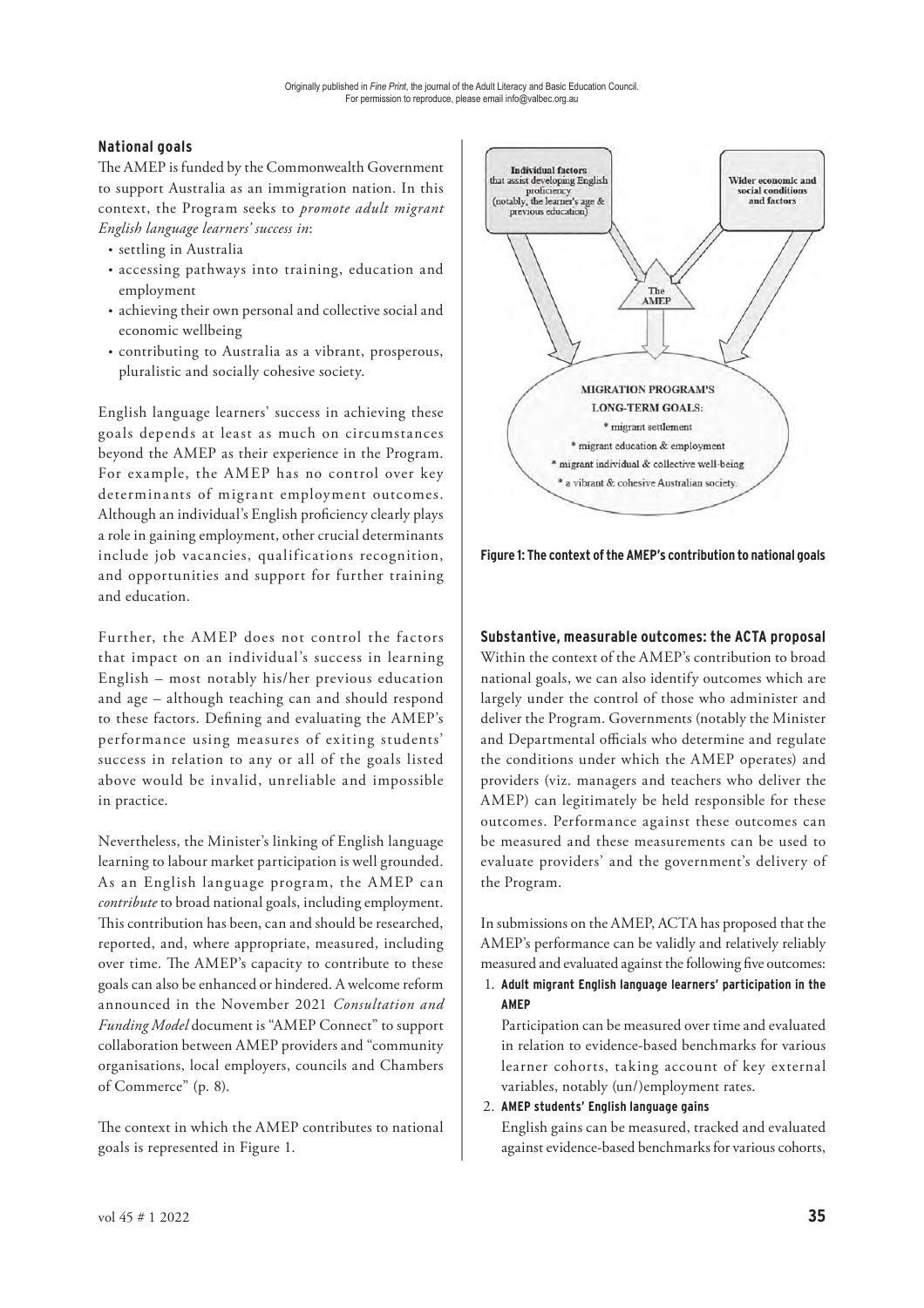taking account of entry levels (including age and previous education) and the time spent in the Program.

#### 3. **AMEP student satisfaction**

 Students' can be asked to evaluate their AMEP experience in relation to program quality, their personal goals and the overall national goals served by the AMEP. These evaluations can be cheaply, consistently and routinely documented through a well-designed and appropriately administered process, measured and tracked over time, and used to develop evidence-based benchmarks.

## 4. **AMEP provider quality**

 Individual provider quality can be assessed according to recognised standards for English language programs for adult migrants. Comprehensive AMEP standards were developed, published and used under previous contracts (NEAS, 2009). To measure provider quality, reports on providers' performance in relation to standards can be mapped onto an A–E scale.

5. **The evidence base that supports AMEP policies, practices and evaluations**

The AMEP should be supported by a robust evidence base that:

- provides benchmarks for Outcomes 1 4 above
- independently researches and documents the AMEP's contribution to national goals
- creates knowledge and feedback loops for continuous improvement.

Figure 2 is a diagrammatic representation of the above.

Table 2 provides details on how this model can be operationalised.



**Figure 2: An Outcomes-Focused AMEP** to change this situation.

In contrast to the Outcomes-Based Payment Model, the key features in this approach are that it:

- rests on documenting providers' performance on *the full range* of elements that constitute a quality English language program for adult migrants – it is therefore resistant to gaming
- uses *evidence-based benchmarks* to evaluate provider performance
- does not contain *financial (dis/)incentives* that affect provider incomes and therefore skew decisions about class sizes and composition, the focus of teaching, and teachers' employment and working conditions
- would be *cheaper to operate* because of less administration, a reduced need for intensive compliance auditing, and a less complex data management system
- allows the relationship between AMEP-specific outcomes and wider national goals to be *validly, reliably and independently researched*.

It is difficult to understand why the Department and its Minister might be resistant to implementing this approach to determining and assessing AMEP outcomes. Their apparent resistance prompts the following questions:

- Why are policy makers afraid to ask the relevant questions about the AMEP and provider performance?
- Does it suit successive Immigration Ministers to make the AMEP a scapegoat for other policy failures?
- Do periodic scares about migrants' poor English serve useful political purposes?
- Does the lack of consistent, long-term evidence about the AMEP's performance allow funding cuts to be rationalised when needed?
- Or is it simply that despite occasional accolades from Ministers when it suits them – no government of any stripe cares about what actually makes the AMEP work?

These questions are legitimated by the fact that, since the AMEP began in 1948, no consistency has existed in any specification or measure of AMEP outcomes in publicly available AMEP reviews. It is currently impossible to evaluate the performance of the AMEP or individual providers in any objective, valid and reliable way.

The crux of the decision-making to determine the future of the AMEP lies in whether those responsible for it wish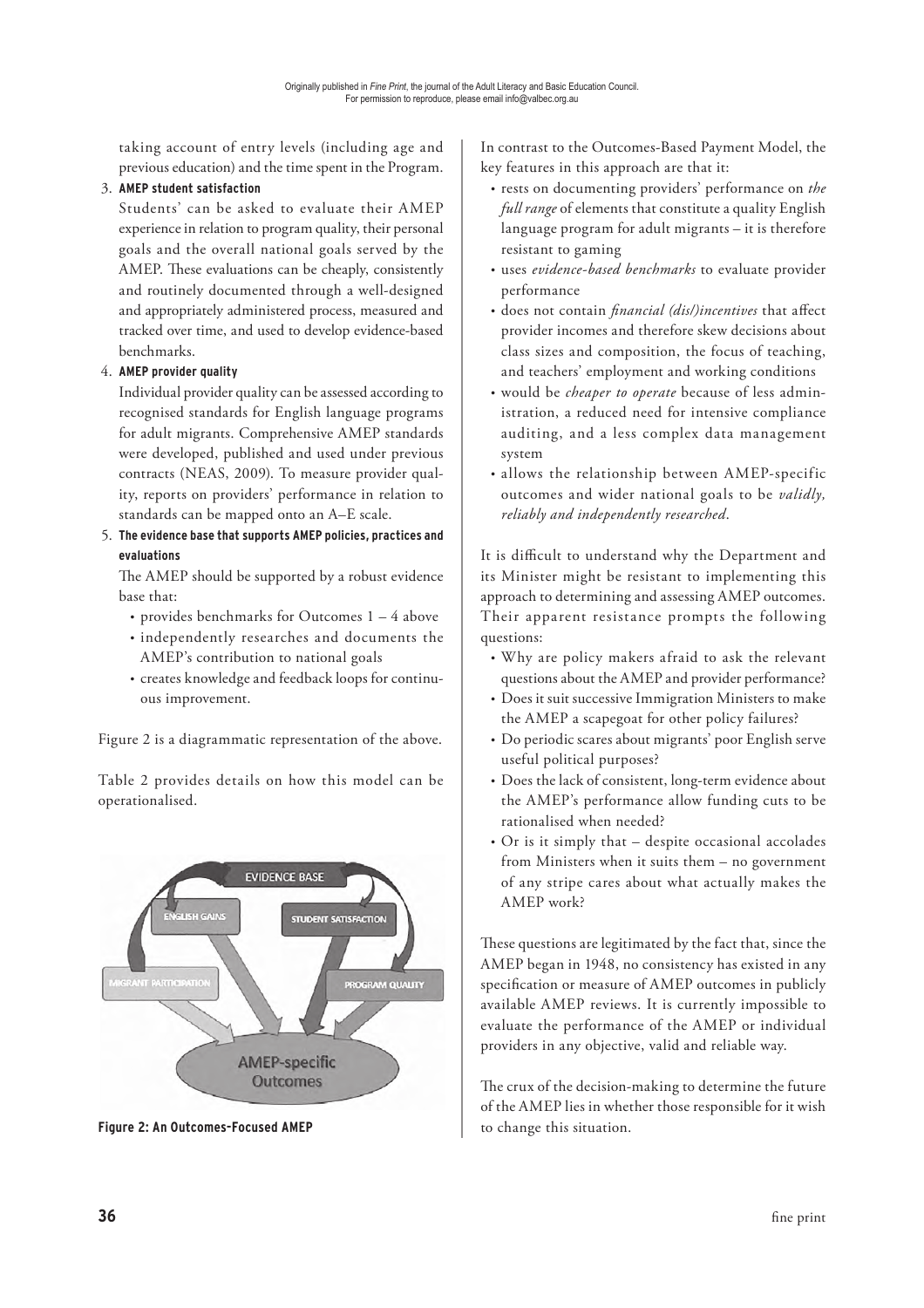| <b>Outcomes</b>                                                                                                   | What should be measured?                                                                                                                                                                                                                              | What would count as success?                                                                                                                                                                                                                                                                                                                                                     |
|-------------------------------------------------------------------------------------------------------------------|-------------------------------------------------------------------------------------------------------------------------------------------------------------------------------------------------------------------------------------------------------|----------------------------------------------------------------------------------------------------------------------------------------------------------------------------------------------------------------------------------------------------------------------------------------------------------------------------------------------------------------------------------|
| 1. Participation                                                                                                  | The number of adult migrant English<br>language learners (i.e., those with less than<br>"vocational English") who participate in the<br>AMEP.                                                                                                         | Achieving or exceeding evidence-based benchmarks for<br>enrolments and retention rates based on (1) long-term AMEP<br>data on enrolments & retentions, (2) benchmarks established<br>for Outcome 2 <sup>a</sup> , and (3) extrinsic factors, notably labour market<br>data. See Outcome 5.                                                                                       |
| 2. English language gains                                                                                         | 1) English entry & exit levels of those who<br>enrol and stay in the AMEP for at least, say,<br>five weeks.<br>2) Learner achievement of competencies<br>in the AMEP curriculum (viz. the EAL<br>Framework).                                          | Achieving or exceeding evidence-based benchmarks for learner<br>gains in the national AMEP curriculum for different learner<br>cohorts in relation to (1) their English entry levels (2) previous<br>education (3) age (4) experience of torture & trauma, (5) mother<br>tongue/first language, and other recognised factors that impact<br>on language learning. See Outcome 5. |
| 3. Student satisfaction                                                                                           | AMEP student responses to validly and<br>consistently designed and administered<br>survey questions about their AMEP<br>experience in relation to national goals,<br>personal confidence & quality of teaching.                                       | High satisfaction levels in relation to personal confidence, AMEP<br>quality and its contribution to national goals. See Outcome 5.                                                                                                                                                                                                                                              |
| 4. Program quality                                                                                                | Assessment of each provider's performance<br>on an A-E rating scale against a<br>comprehensive, relevant and agreed set of<br>program standards, for example, the NEAS<br>2009 AMEP Manual Standards and Criteria<br>for AMEP Providers. <sup>b</sup> | Providers performing at A or B level according to independent<br>assessments of performance against these standards by<br>experts in program delivery, including teaching English to adult<br>speakers of other languages.                                                                                                                                                       |
| 5. A robust and credible<br>evidence base that<br>supports the AMEP<br>overall and Outcomes<br>1-4 in particular. | The overall research base would not be<br>measurable in any meaningful way, but<br>specific research questions will include<br>measurements that should be clearly valid                                                                              | The evidence base meets the following criteria:<br>• Sound evidence supports the benchmarks for Outcomes 1-4<br>and are consistently applied from one contract to the next.                                                                                                                                                                                                      |
|                                                                                                                   | and reliable.<br>Measures of Outcomes 1-4 will be valid and<br>reliable if and only if benchmarks are based<br>on a robust evidence base.                                                                                                             | In-depth independent research:<br>• shows how learners' AMEP experience promotes the national<br>goals served by the AMEP<br>• pursues both specific and more general questions about the<br>AMEP, its existing and potential students, and the Program's<br>contribution to national goals.                                                                                     |
|                                                                                                                   |                                                                                                                                                                                                                                                       | The evidence base supporting the AMEP is transparent and<br>accessible to examination in the public domain.                                                                                                                                                                                                                                                                      |

## **Table 2: How AMEP Outcomes can be operationalised and measured**

Notes. <sup>a</sup>That is, retention benchmarks will vary according to the factors that determine rate and level of progress, which, in turn, relate to previous English proficiency and level of schooling. <sup>b</sup>The NEAS AMEP Standards were developed following a recommendation from the Auditor General in 2001. They provide detailed specifications for the following 7 Standards: Premises, Professional & Administrative Staff, Educational Resources, Program Delivery, Support Services, Program Evaluation and Program Promotion.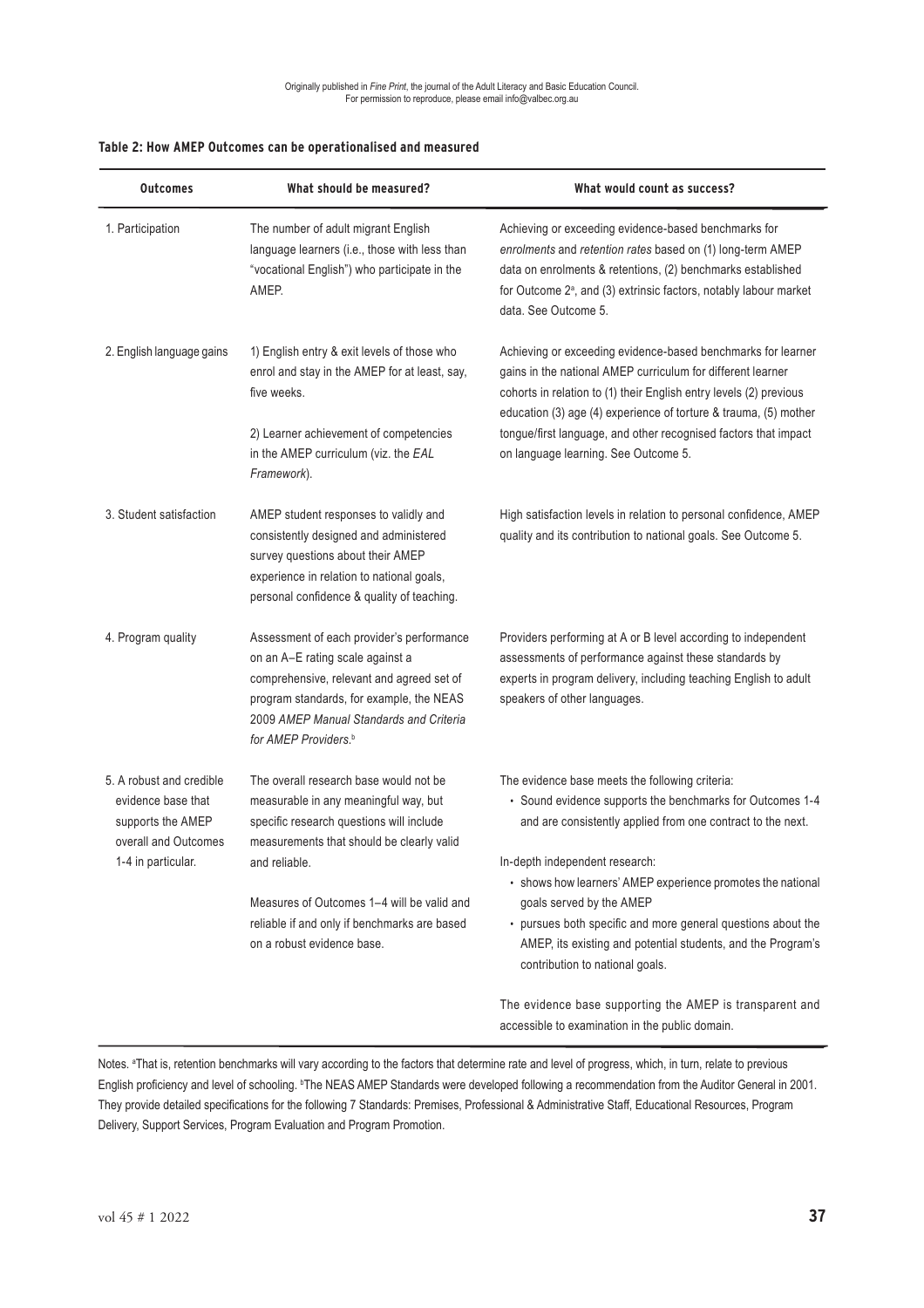# **So, what should providers be paid for and how? The problem**

It is difficult to imagine how the Home Affairs AMEP Policy Team – who have read the reports and submissions listed above, and initiated, conducted and participated in numerous well-run and thorough consultations – could have concluded that tying payments to specific outcomes would improve the AMEP. In fact, the intention underpinning the Outcomes-Based Payment Model has nothing to do with promoting substantive outcomes from the AMEP.

Rather, the Model's aim is to solve the problem created by reforms to the Program in 2021. Restrictions on AMEP eligibility were relaxed as follows:

- Tuition entitlements are no longer limited by tuition hours (previously 510 hours with possible extensions) but now are determined according to the learner's English language level.
- The previous low "functional English" level that determined entitlements has been replaced by a higher level, viz. "vocational English" (which is defined as ACSF level 3, IELTS 5.5 or equivalent).<sup>2</sup>
- Time limits on the registration, commencement and completion of tuition entitlements were removed for adult migrants who were in Australia on or before 1 October 2020.

From 1992 to 2021, these tight restrictions on eligibility were how governments contained AMEP costs. The restrictions have been repeatedly criticised since the moment they were implemented, including in some of the reports listed above. They substantially inhibited the AMEP's capacity to raise adult migrants' English proficiency. The 2021 changes to eligibility are welcome, necessary and long overdue.

However, the problem now is that relatively open-ended access to the AMEP perversely incentivises providers to do little or nothing to assist learners to improve their English. The Outcomes-Based Payment Model is a seemingly straightforward solution to this problem. It pays providers to progress students out of the AMEP as fast as possible. From this perspective, other adverse outcomes are irrelevant.

ACTA's approach offers an alternative solution. Unlike the simplistic and dishonestly named Outcomes-Based Payment Model, ACTA's proposal is directed to substantive, credible and appropriate AMEP outcomes. It is more nuanced and is also ideologically neutral – it does not locate the AMEP in a marketplace where educational outcomes are units for sale by pieceworker teachers.

# **Basic principles**

The AMEP payment system should derive from a comprehensive, coherent, rational and transparent approach to the Program's operation. No single element or component should be remunerated in a way that displaces or unbalances others.

Such a payment system would:

- pay providers for *delivering* the AMEP
- have the government bear some of the risk in delivering classes to students with the characteristics and vulnerabilities for whom the AMEP caters
- reduce incentives for rorting by creating income stability for quality providers
- avoid the need for complex "cohort payment adjustments" that are also subject to rorting
- function separately from performance management.

#### Performance management would:

- be based on *evidence-based benchmarks* for the Outcomes 1-4 listed above
- *• support, encourage, govern, evaluate and report on* individual provider performance against these benchmarks
- *• carefully and regularly examine* individual provider performance against these benchmarks to detect attempts to rort the payment system
- *• develop, re"ne and evaluate* these benchmarks to ensure they are valid, reliable, consistent and evidence-based, including from one contract period to the next
- *not be driven by specific incentives*, especially financial incentives.

## **Towards a viable payment system**

Provider payments should include the following main elements.

## **Set-up costs**

The funding model should include set-up costs based on an analysis of data from previous contracts.

## **Ongoing payments**

These should be a *fixed per capita amount per term* (according to delivery mode, e.g. fulltime/part-time/ distance learning etc.) based on the number of students enrolled and attending in the first two weeks of the term.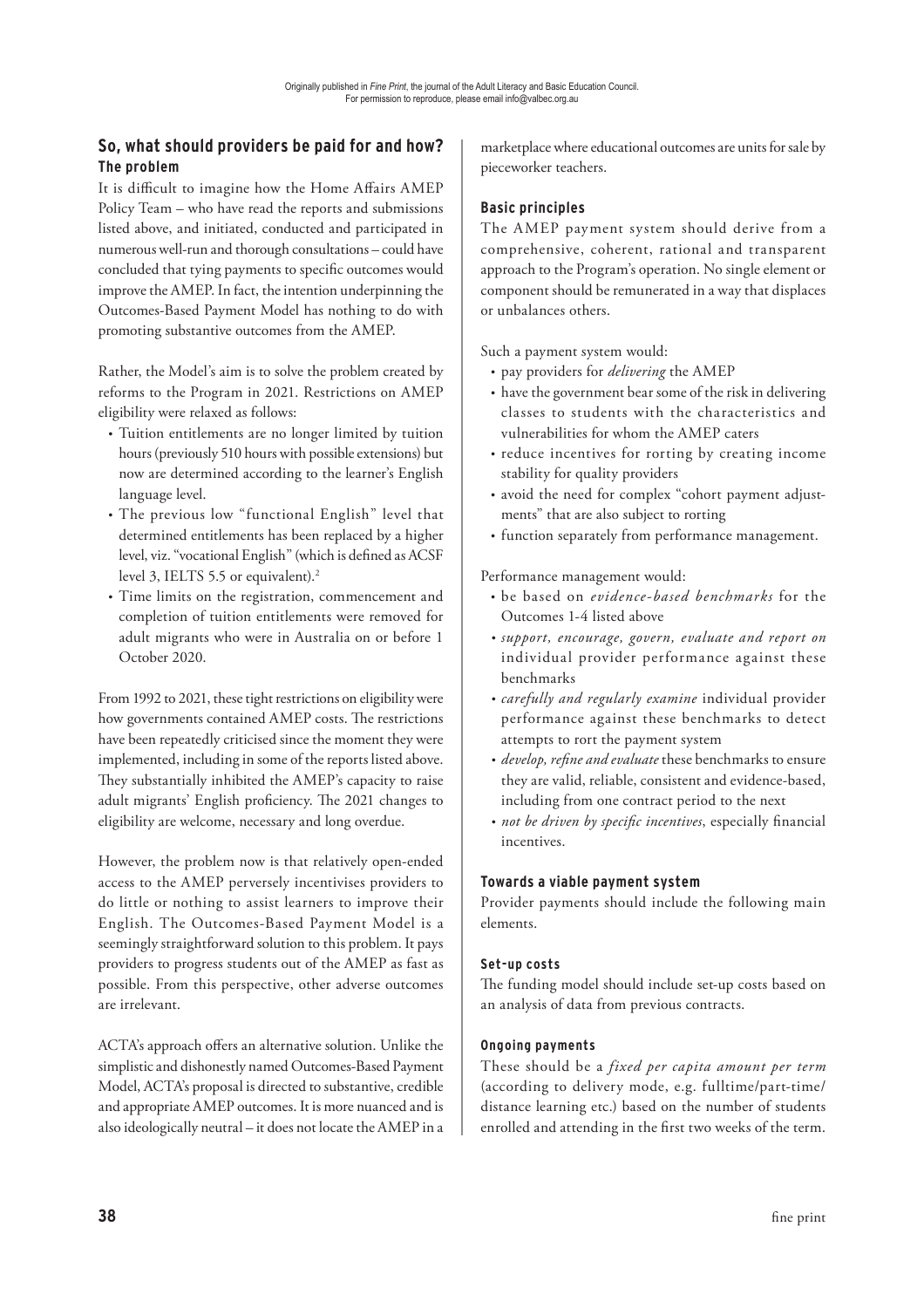What constitutes a *student exit* from a Centre's program, and triggers cessation of the payment for that student, should be specified.

Payments should be made irrespective of whether a student attends every lesson but individual attendance records for each hourly class should be strictly maintained, reported monthly to the Department, and audited using benchmarks for Outcome 1 above and program standards as per Outcome 4. Payments should be capped to assume class sizes of no more than 20 students per term to prevent stacking classes and fudging attendance and staffing.

Payments should be monthly to maintain cash flow.

#### **Special purpose grants**

Providers should be able to apply annually for grants for special initiatives, as is proposed through AMEP Connect. Evaluation of provider performance using these grants should be against ACTA's proposed Outcomes 1-5 above.

## **Student support (childcare, counselling & pathway guidance, volunteer tutor scheme)**

These various supports are integral to the effectiveness of the AMEP. They should attract their own separate funding. Restoration of a comprehensive, quality AMEP counselling service is fundamental to assisting AMEP student to access further training and employment.

## **Long-term contracts**

The AMEP's contribution to national goals will be furthered by contracts that explicitly seek to promote adult migrants' participation in the AMEP, improve their English, and provide a satisfying experience in a quality English language program. An essential ingredient in promoting these outcomes is stability of provision.

The payment system proposed above would provide the requisite stability in day-to-day delivery of the AMEP. However, long-term stability is equally essential. It allows providers to:

- plan ahead
- employ and attract qualified, experienced quality teachers by offering them reasonable security of employment and fair working conditions
- establish and maintain quality facilities and infrastructure
- cope with inevitable fluctuations in student enrolment, attendance, retention, relocations and exits
- cater for a range of learners from fast-paced high achievers to slow-paced vulnerable learners and those with special needs
- provide classes at hours and with content that responds flexibly to local learner needs, aspirations and situations
- innovate in all aspects of AMEP delivery, development of teacher resources and collaboration with other providers.

Clear and repeated evidence shows that the five Outcomes proposed in this article are seriously undermined in the contract transition process.

For example, *student participation* drops significantly when new contracts begin. Most recently in 2017, existing enrolments dropped by 46% and were not replaced by new ones. Similarly, in the previous contract change, enrolments dropped by 38% (Social Compass, 2019, p. 12). Notes from the 2019 ACTA Sydney Forum on the AMEP Evaluation explain why:

It's a problem when students move from one provider to another when a tender is lost or gained. Students get very stressed about the disruptions, going to a new place, etc. etc. Some drop out. They have already experienced major disruptions in their lives and so the impact can be large. Students from trauma backgrounds experience disruption and uncertainty – just getting comfortable in one place and then everything changes and they have to go to the new places. They suffer again. The disruption has farreaching consequences for students, for example with childcare arrangements. (ACTA et al., 2019, p. 11)

Contract changes also significantly undermine *program quality* and *student satisfaction*. A teacher described her experience with a new provider in 2017:

There was no staff room  $\ldots$  no student counsellor to handle students who were agitated at the lack of facilities. No dedicated workspace or bank of computers for teachers to use. There was one office with two computer terminals that were constantly in use by others. Teachers were allowed to use Google Chromebooks but these did not have a printing function, so the most efficient way to do class prep was to save lesson plans, handouts etc to Google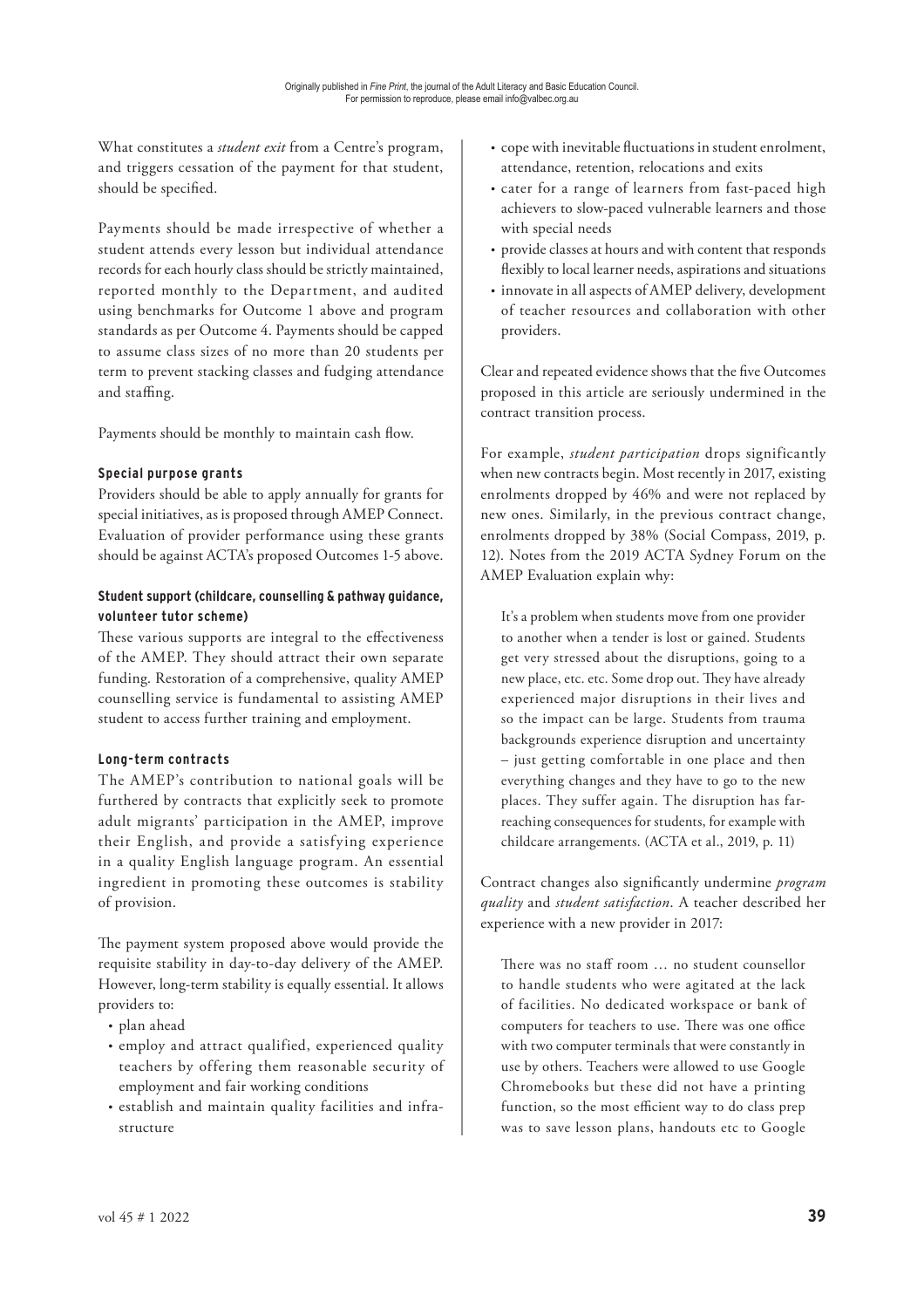Drive and then print them from home, then bring them back the next day to photocopy. … On the first day there were no toilets/kitchen available for students to use and they were told to go across a busy road and use the public library across the street. There was nothing in the way of recreational facilities for students. … Classrooms had to be built during the first few weeks which meant many students had to suspend their studies while construction was going on. … No smart boards, had to haul in a projector and set it up in a cramped classroom. Admin was essentially a single desk in the foyer. (ACTA, 2019, p. 80–81)

These transition problems have existed since competitive contracting began in 1996. An Audit of the AMEP found that:

Planning for contract succession has not been sufficient or adequate to ensure that there is a smooth, efficient and effective transition at the end of the contract for either an extension of the existing contract with any revised service levels, or for selection of a new provider. (Australian National Audit Office, 2000-2001, p. 15, para. 19)

Despite assurances that subsequent transitions would be smooth, this has *never* occurred.

The outcomes focus proposed in this article offers a solution. Providers that can demonstrate a consistently high level of performance against Outcomes  $1 - 5$ should be assured of holding their contract and having it renewed, subject to review, say, every three to five years.

Conversely, contracts should include a clear and explicit provision that poor performance against the benchmarks for these Outcomes (for, say, two years) will incur a request to show cause and likely contract termination.

More than any payment or bonus for a discrete outcome, a solid assurance of contract stability that rewards quality performance – and the real threat of losing contracts if performance is poor –will truly drive substantive AMEP outcomes. This system would also be more efficient and cost effective than universal tendering for shorter-term contracts awarded on criteria that bear little if any relation to ensuring quality provision.

# **Conclusion**

The policymakers responsible for the AMEP, including the Minister, receive fixed, regular salaries for doing their work. These payments do not vary according to performance of a discrete item in their contracts, for example, the number of meetings attended, much less for what is specified as "success" (or its opposite) in any single duty. Regular salary payments are separate from procedures used to evaluate performance and hold public officials to account: public servants are subject to regular and comprehensive performance reviews that determine their career paths and continued employment. It is less clear how Ministers are held accountable.

A proposal to pay policymakers according to their performance of a given duty would attract public scorn and outrage. Corruption and distortions would be inevitable. Why then have policymakers proposed that AMEP providers should be paid this way?

The inevitable and real outcomes of the proposed AMEP provider payment system would be:

- meaningless and compromised "unit completions"
- intense and ultimately ineffective, self-defeating compliance auditing
- escalated administration
- no plausible or credible method for evaluating provider and AMEP performance.

In contrast to incentivising these adverse outcomes, the payment system should remunerate providers for delivering the AMEP. Contracts should be awarded to those with demonstrated capacity to meet high standards. These contracts, including the payment system, should support stable short- and long-term provision. Payments should be separate from procedures for evaluating the achievement of specific outcomes. The payment system should not have the potential to corrupt or compromise outcomes or to destabilise the Program by incentivising any single outcome.

The Outcomes-Based Payment Model has *no* basis in the previous five years of discussion about the AMEP, at least in the public domain. It will deliver outcomes that are irrelevant or directly contrary to the national goals that the AMEP was set up to serve.

This Payment Model is so contrary to the goals espoused by Ministers Coleman and Tudge for reforming the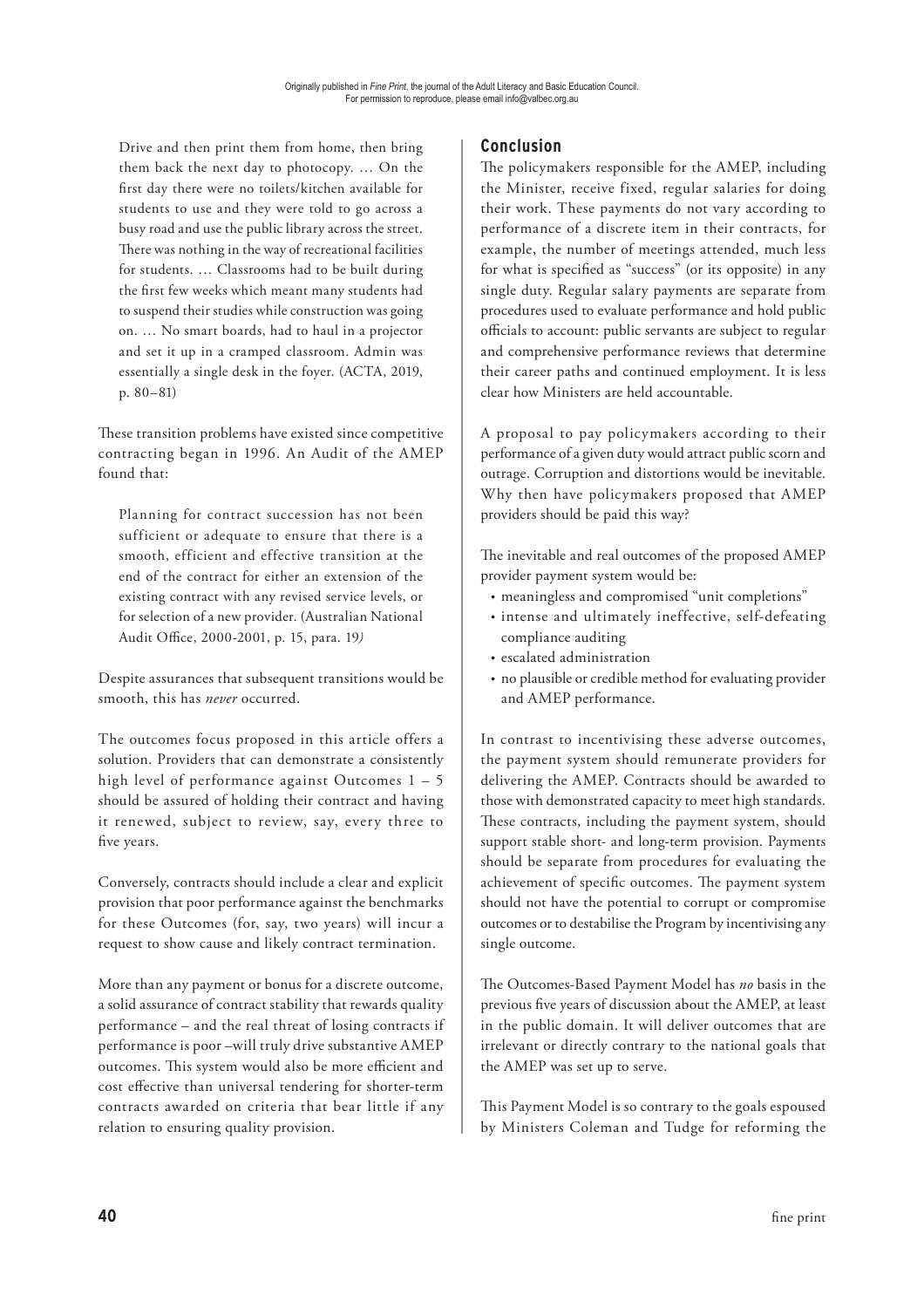AMEP that it calls their stated intentions into question. The Model is clearly directed to solving the (real) problem of providers rorting recently increased eligibility for the AMEP. Yet, all it does is replace this rort with others. It will be a tragedy if AMEP reform were thwarted by this corrupting payment system.

In pursuit of real reform, ACTA has proposed five valid outcomes to which the AMEP and individual providers can reliably be held to account: participation, English language gains, student satisfaction, program quality standards and the development of a robust evidence base. These outcomes are not "widgets" for purchase in an educational marketplace. Rather, they are outcomes that would enhance the AMEP's contribution to migrant settlement, their access to education and employment, their individual and group wellbeing, and Australia's vibrant and cohesive society.

**Helen Moore, AM, PhD, is Vice-President of the Australian Council of TESOL Associations (ACTA). Her professional experience was mainly as a TESOL teacher educator at La Trobe University. Since retiring, she works mostly on assisting ACTA's advocacy especially regarding the AMEP. Recently, together with co-chair Liz Easton (President, ATESOL NT) she set up the ACTA Consultancy Group on Indigenous EAL/D.**

# **Notes**

- 1 In the earlier consultation paper, these items were said to be "outputs". In this author's view, these distinctions are rhetorical distractions and should not be accepted at face value.
- 2 ACSF = Australian Core Skills Framework. IELTS = International English Language Testing System.

# **References**

- Australian Council of TESOL Associations (ACTA). (2019 March–April). Submission to The evaluation *of the Adult Migrant English Program (AMEP) "new business model".* https://tesol.org.au/wp-content/ uploads/2019/01/623\_ACTA\_submission\_to\_the\_ AMEP\_Evaluation\_final.pdf
- Australian Council of TESOL Associations (ACTA), Sydney School of Education and Social Work University of Sydney & School of Education University of Technology Sydney. (2019, March 2). *Forum to discuss issues Regarding the evaluation of the AMEP "New Business Model"* [notes from | Continued on page 43 ...

discussions]. ACTA. https://tesol.org.au/wp-content/ uploads/2019/01/607\_Composite\_notes\_from\_ Sydney\_AMEP\_Forum.pdf

- The Auditor General, Australian National Audit Office. (2001, May). *Management of the Adult Migrant English Program contracts: Department of Immigration and Multicultural A!airs*, 2000-2001 Audit Report No.40 2000–2001 Performance Audit. Commonwealth of Australia. https://www.anao.gov.au/sites/g/files/ net616/f/anao\_report\_2000-2001\_40.pdf
- Australian Government, Department of Home Affairs. (2019, December). *Adult Migrant English Program vision.*
- Australian Government, Department of Home Affairs. (2019, December). *Improving the Adult Migrant English Program (AMEP).*
- Australian Government, Department of Home Affairs. (2021, November). *AMEP consultation and funding model comparison report.*
- Centre for Policy Development (2020, August)*. Putting language in its place: Improving the Adult Migrant English Program*. Discussion Paper. http://www.cpd. org.au
- Coleman, D. (Minister for Immigration, Citizenship, Migrant Services and Multicultural Affairs) (2020, February 7) *Address to the Menzies Research Centre, Melbourne*. (Speech delivered by Alan Tudge, Acting Minister for Immigration, Citizenship, Migrant Services and Multicultural Affairs). https://minister. homeaffairs.gov.au/davidcoleman/Pages/addressmenzies-research-centre-20200207.aspx
- Ferlie, E., Lynn Jr, L. E., & Pollitt, C. (Eds.). (2005). *#e Oxford handbook of public management*. Oxford University Press.
- NEAS Quality Assurance in English Language Teaching (2009). *AMEP manual. Standards and criteria for AMEP providers.* www.neas.org.au
- Parliament of Australia, Joint Standing Committee on Migration. (2017, December). *No one teaches you to become an Australian.* Report of the Inquiry into migrant settlement outcomes. Commonwealth of Australia. http://creativecommons.org/licenses/ by-nc-nd/3.0/au/
- Scanlon Institute for Applied Social Cohesion Research. (2019, June). *Australia's English problem: How to renew our once celebrated Adult Migrant English Program.* Narrative/03.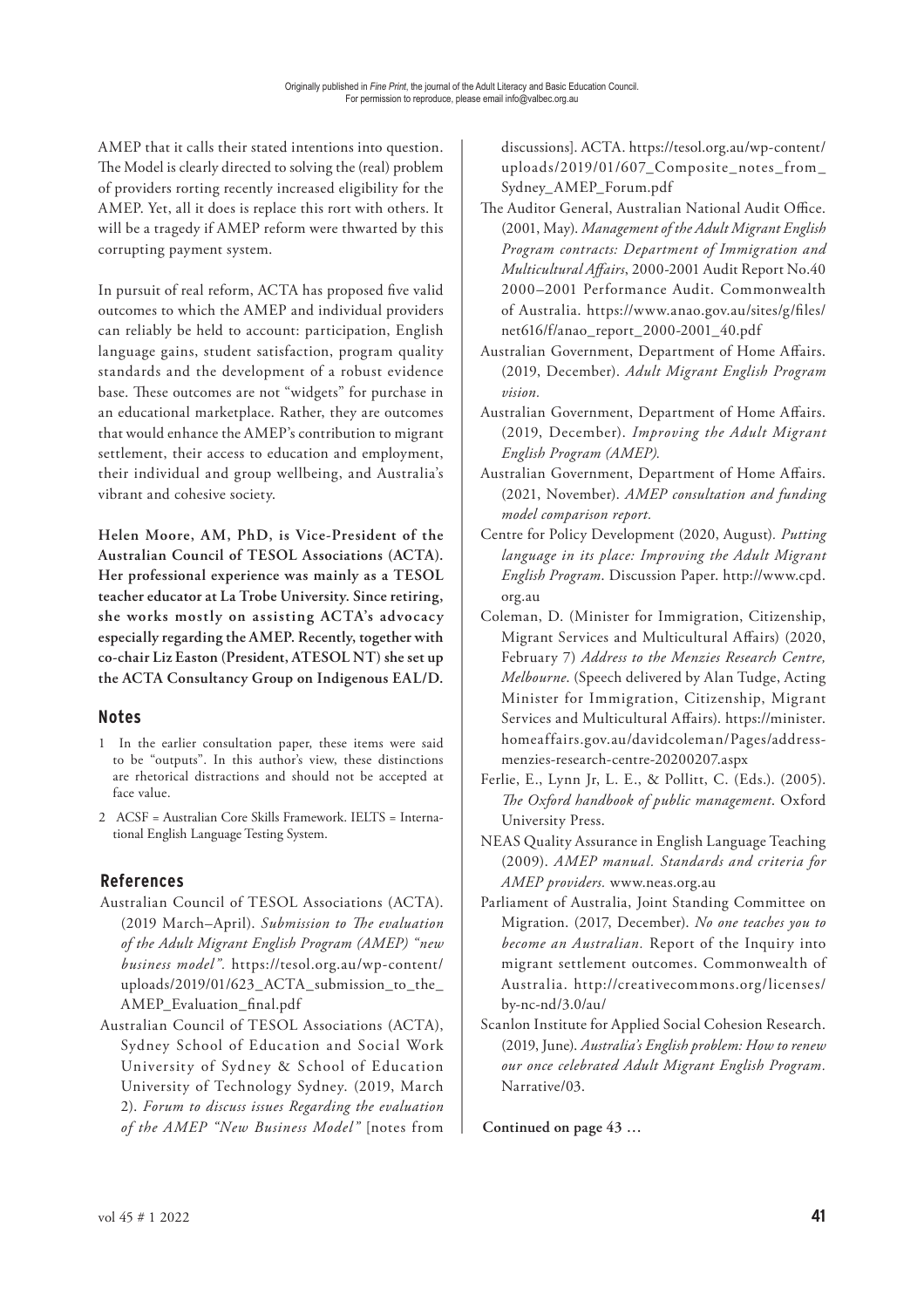# **How We Read Now: Strategic Choices for Print, Screen, and Audio**

*by Naomi S. Baron reviewed by Liane Hughes*



Naomi Baron's book takes a deep look at how we read, comparing print and digital texts and also considering how we consume texts in audio and video. The focus is very much on reading for learning and, though the emphasis is on school-aged children, there is a lot of discussion about research done with adults, mainly university students. There is no significant discussion of adult literacy students specifically, nevertheless, many teachers in this field would find the book interesting and relevant. There is certainly useful discussion about reading, in particular about what works for students with reading challenges.

A well-known academic in the field, Naomi Baron has been researching reading for decades. The book gives a comprehensive survey of current research about reading and she also examines the history of reading. For example, she reminds us that the move away from an oral tradition in education is relatively recent; universities only moved to written exams in the 1800s. Also, while audio books and podcasts may feel like recent developments, they have their beginnings in institutes for the blind producing sound recordings of books for soldiers blinded in World War I. The historical survey is presented in a very accessible and engaging way.

Baron analyses in detail the relative benefits of using different types of texts with students. Recent research continues to support the idea that many students prefer to read longer, complex texts in print, and will comprehend more (and possibly become less distracted) if they do.

While convenience and cost often dictate the decision to read digitally, for some students digital texts, or audio or video, can be more engaging and more accessible. In particular, these technologies may provide useful alternatives for students with reading challenges such as dyslexia or limited working memory capacity, or for second language learners. There is, of course, no one best way of reading.

One of the main ideas of the book is that we tend to read more quickly, and possibly more shallowly, when reading digital texts. Baron quotes Lauren Singer Trakham: "There is something about reading digitally that seemingly increases the speed at which students move through the text and this processing time translates into reduced comprehension".

Baron also investigates the idea of the "digital reading mindset" and whether it is affecting how we approach print texts. A digital mindset is about reading quickly, skimming and scanning, and often the purpose of reading is for entertainment. It has a focus on information rather than concepts and offers opportunities for multitasking (and distraction).

One of the joys of this book is that the structure and presentation reflect the fact that it's been written by an expert in reading for learning. The chapters are clearly divided into meaningful sections that are easy to find and return to. At the beginning of each part is a set of questions to consider as your read; at the end of each chapter there is a summary of the key learning points.

Even better for teachers is the focus on practical, researchbased strategies for our students. Experienced teachers will be familiar with many of the recommended active reading